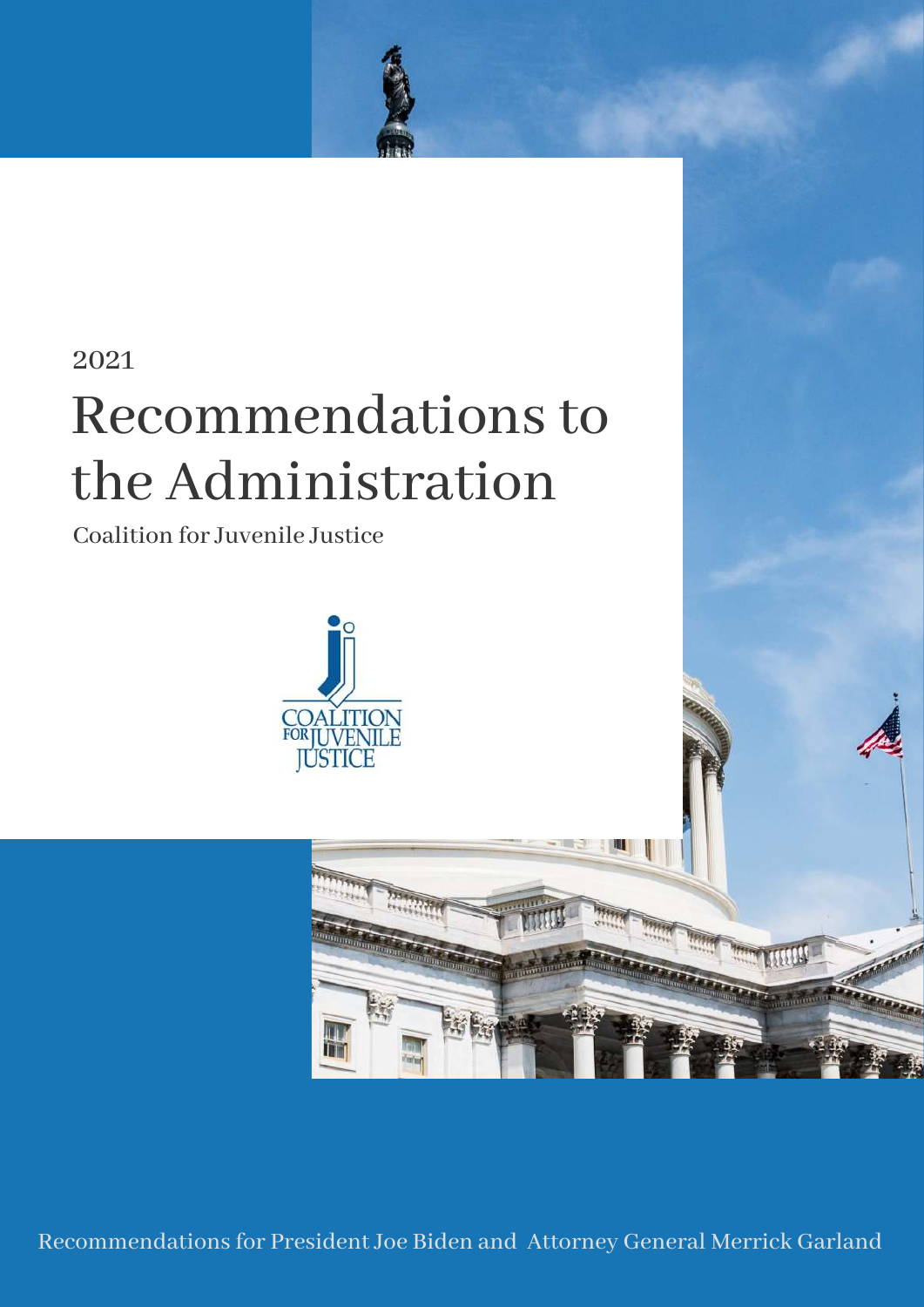### **LETTER FROM THE CJJ EXECUTIVE BOARD**

#### **Dear President Biden and Attorney General Garland,**

The Executive Board and nationwide membership of the Coalition for Juvenile Justice (CJJ) wish to thank you and your Administration for your commitment to the Office of Juvenile Justice and Delinquency Prevention (OJJDP) included in your proposed Fiscal Year 2022 budget. CJJ and its member State Advisory Groups (SAGs), across all states, territories and the District of Columbia interact in our statutory, professional, and voluntary roles very closely with OJJDP. OJJDP and the functions it carries out are essential in keeping our children and communities safe, and the funding that you included in your Fiscal Year 2022 budget is critical to that work.

We also want to take this opportunity to thank the Acting Administrator of OJJDP, Chyrl Jones. We appreciate her willingness to actively engage with CJJ and our members across the country. We look forward to continuing this partnership with a permanent administrator once they are named.

In this collaborative spirit, CJJ is pleased to share our recommendations in support of a strong and focused federal partnership in juvenile justice and delinquency prevention, guided by your Administration. Specifically, we have included recommendations based on input from our members nationwide, regarding the practices and priorities of OJJDP and the potential for even greater leadership by your Administration in juvenile justice policy advancement and reform. We ask that your administration focus this work on the important role OJJDP has in ending the over representation of youth of color in our youth legal systems.

Our recommendations also reflect our shared responsibility to create safe and supportive communities for youth, especially critical as the COVID pandemic continues across our country and the world. Over the past year and half, our young people have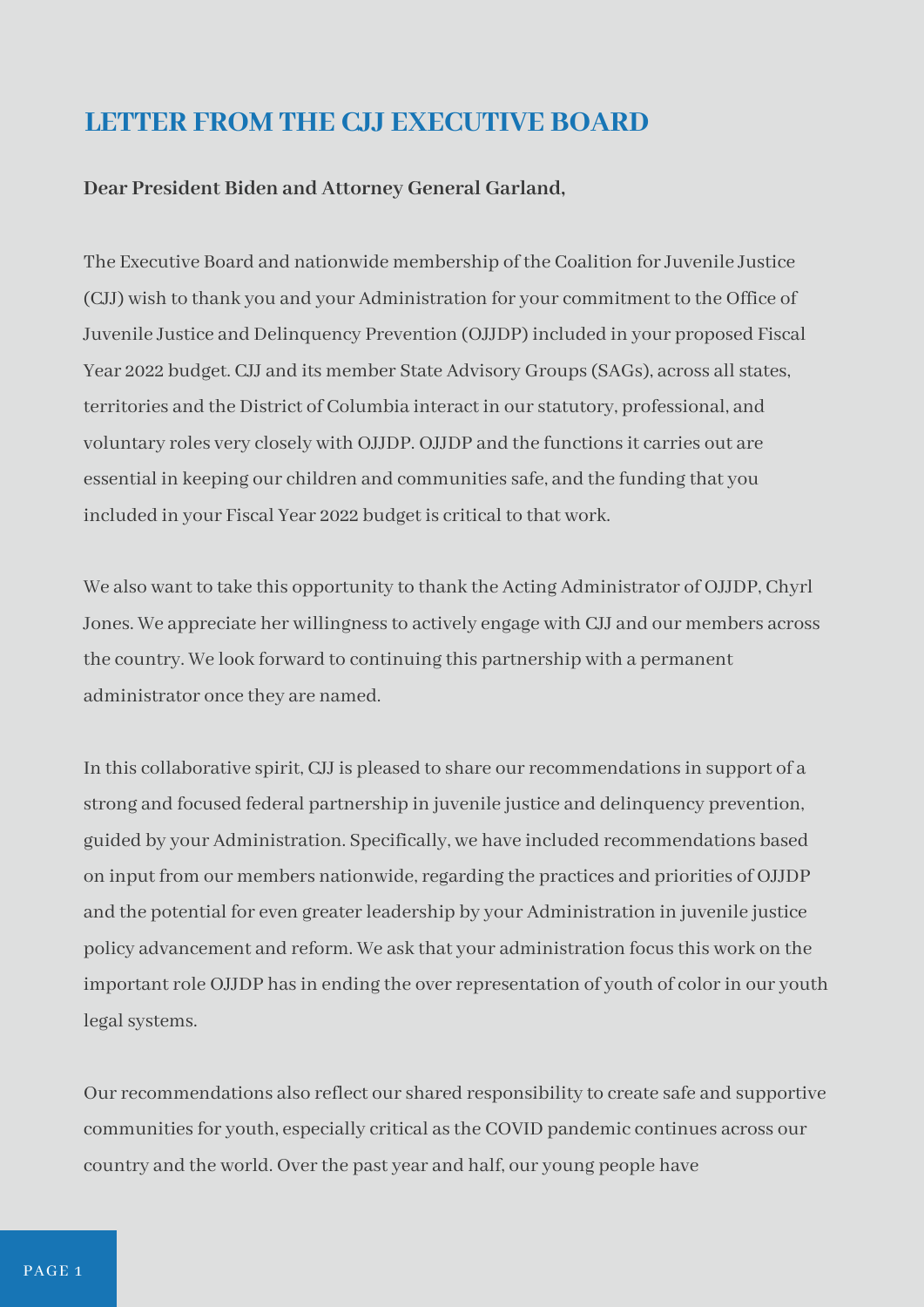experienced immense collective and individual trauma. We must provide them with the care and support to ensure that they are able to safely and successfully navigate the new world in which we now find ourselves.

With key implementation deadlines coming up in the next several months, we are particularly focused on the Juvenile Justice and Delinquency Prevention Act (JJDPA). We are also committed to other federal juvenile justice efforts that address prevention of youth victimization and violence, support positive youth development and school climate, and community support. All of the existing juvenile justice funding streams highlighted in CJJ's recommendations currently support state and local initiatives to protect youth and keep them positively connected to their families, schools and communities. We urge the Administration to utilize these options when crafting proposals to prevent and reduce violence in the lives of youth.

Respectfully submitted on behalf of the entire board and with our gratitude for your leadership,

**Michelle Diaz, National Chair and Naomi Smoot Evans, Executive Director**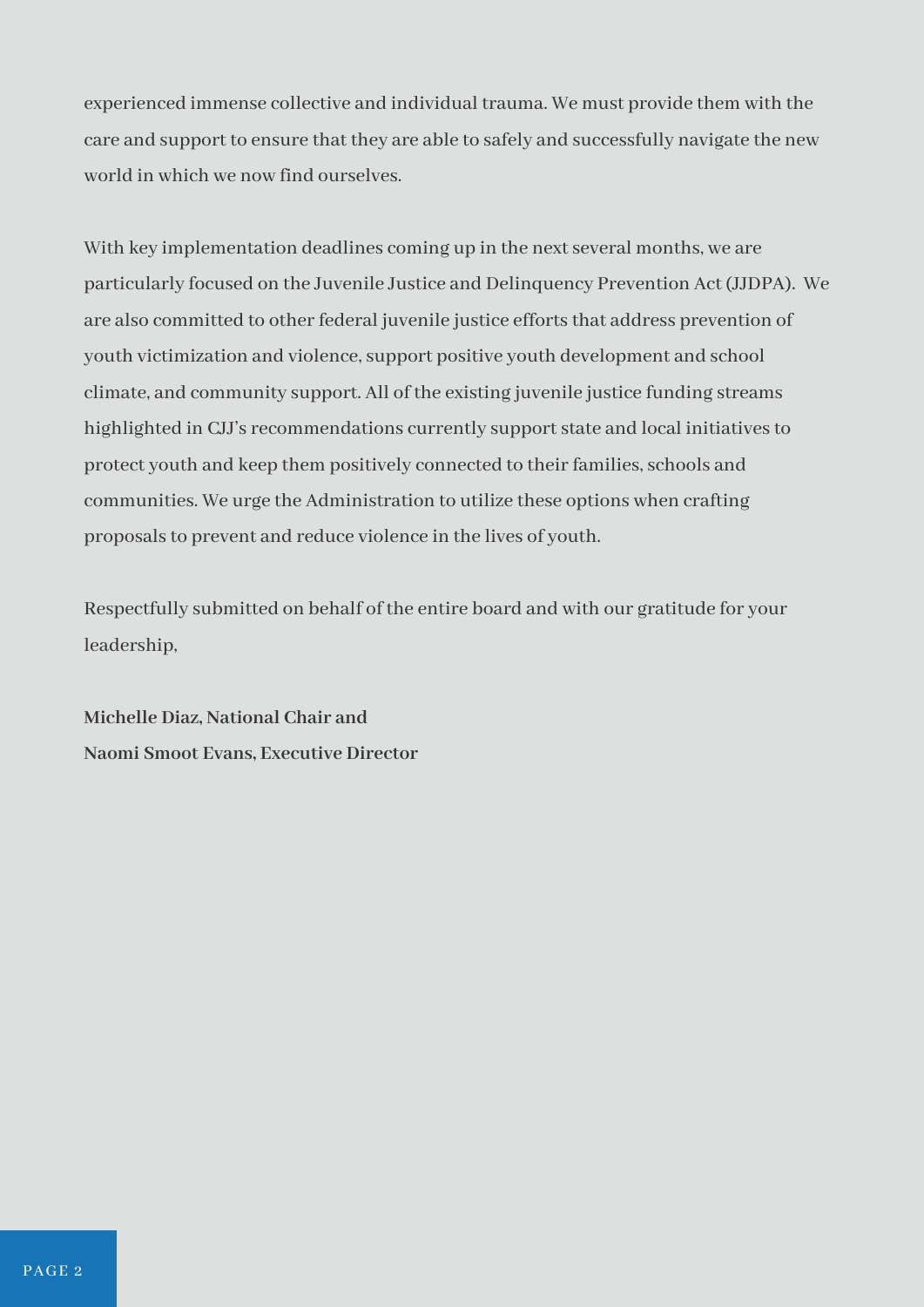### **RECOMMENDATIONS TO ADMINISTRATION**

#### **1. Appoint a Permanent Administrator for OJJDP.**

It is imperative that a permanent administrator be appointed to lead the Office of Juvenile Justice and Delinquency Prevention before December 2021 when key components of the Juvenile Justice Reform Act take effect.

Over the past four years, staffing capacity in the office has diminished, with just under 50 staff members now left in the office to work on and support OJJDP's myriad of critical programs. A permanent administrator is needed at this moment as a sign to the states of the importance and value that the administration places on youth justice. Appointing a permanent administrator will reinforce the message that was communicated to states through the robust funding proposal the administration released for Fiscal Year 2022. Without permanent leadership in this position, these financial investments cannot be fully maximized to improve state systems and outcomes for our youth.

Our nation is in the midst of a monumental racial reckoning. OJJDP is in charge of overseeing one of the few federal laws that require states to address the racial and ethnic disparities that exist in the legal system. This moment calls for strong and decisive leadership.

Our field has seen the damage that can result from long-standing vacancies in permanent leadership. In 2008, it took more than five years to appoint a permanent leader at the Office of Juvenile Justice and Delinquency Prevention (OJJDP). States struggled during this time without a clear vision for youth justice or leadership around the critical importance of core protections of the Act.

Since that time, the field has struggled, with a growing number of states opting out of the JJDPA. To bring states back under the Act, and ensure that its critical protections related to racial equity are carried out, the states require a visionary leader who can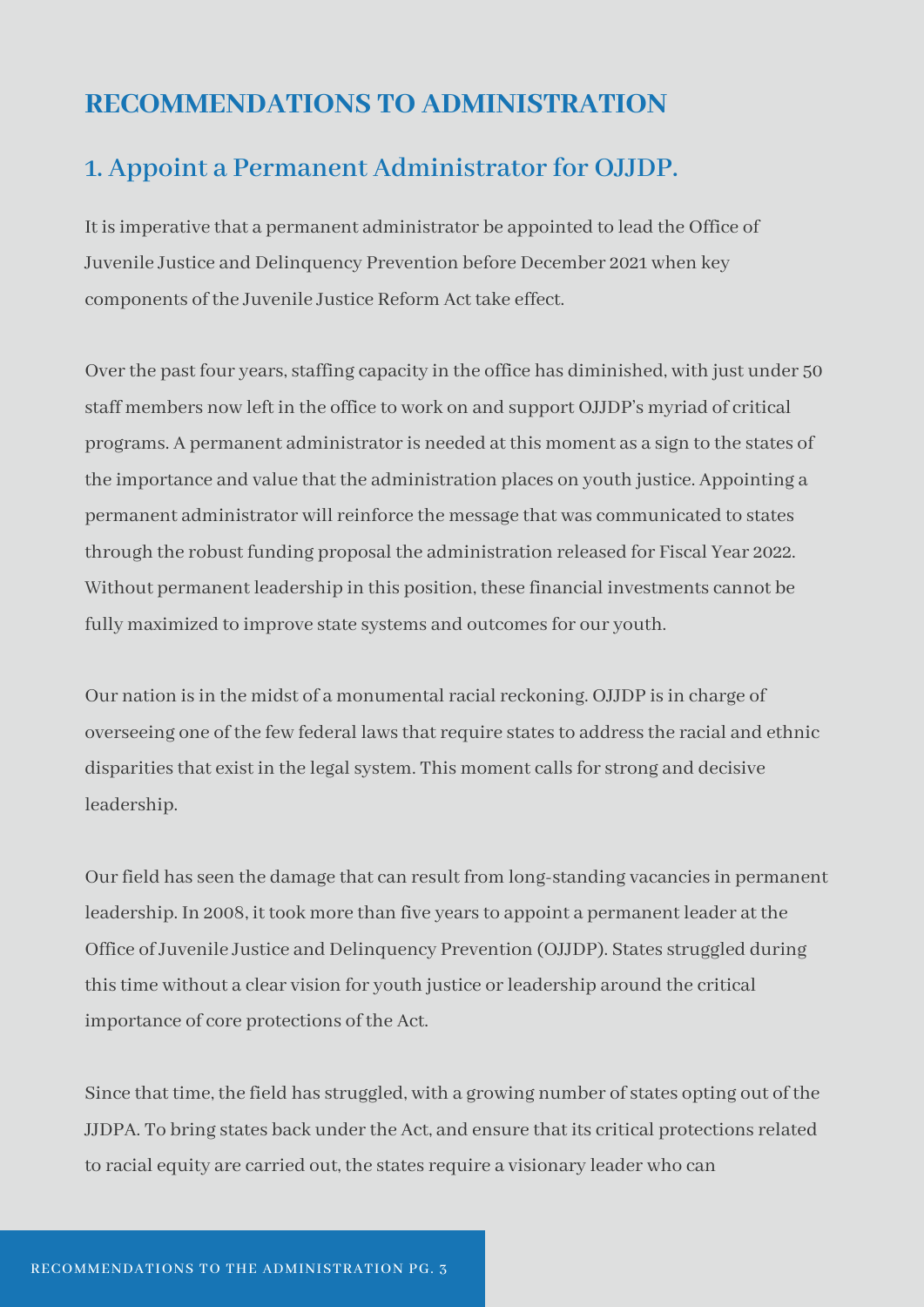stand at the agency's helm. We call on you to appoint an administrator before December's implementation deadline for the Juvenile Justice Reform Act of 2018. This is essential so states have the guidance and clarity they need to successfully navigate the required changes.

# **2. Reinforce the Critical Role of the Federal Government in Juvenile Justice and Delinquency Prevention by Strengthening OJJDP.**

In order for the federal government to function as a responsive and responsible partner with the states, we believe it is critical that juvenile justice continue to have a dedicated focus within the federal government and the U.S. Department of Justice. This should be distinct from the larger focus on adult criminal justice and embody the rehabilitative purpose of the juvenile system. In this way, OJJDP serves the critically important purposes of:

- developing national juvenile justice focused policies, priorities, and plans;
- advancing research to ensure comprehensive knowledge of delinquency and its prevention and reduction; and
- providing guidance, support, and oversight to states in implementing the JJDPA and other federal juvenile justice priorities.

Because it operates separately from state systems, OJJDP can provide national leadership and coordination among diverse prevention and intervention programs. Further, where individual states are necessarily focused on improving systems within their own borders, OJJDP can monitor challenges and opportunities on a national scale. OJJDP is the only federal agency charged solely with these responsibilities, and as such, is well positioned to help fulfill these critical functions.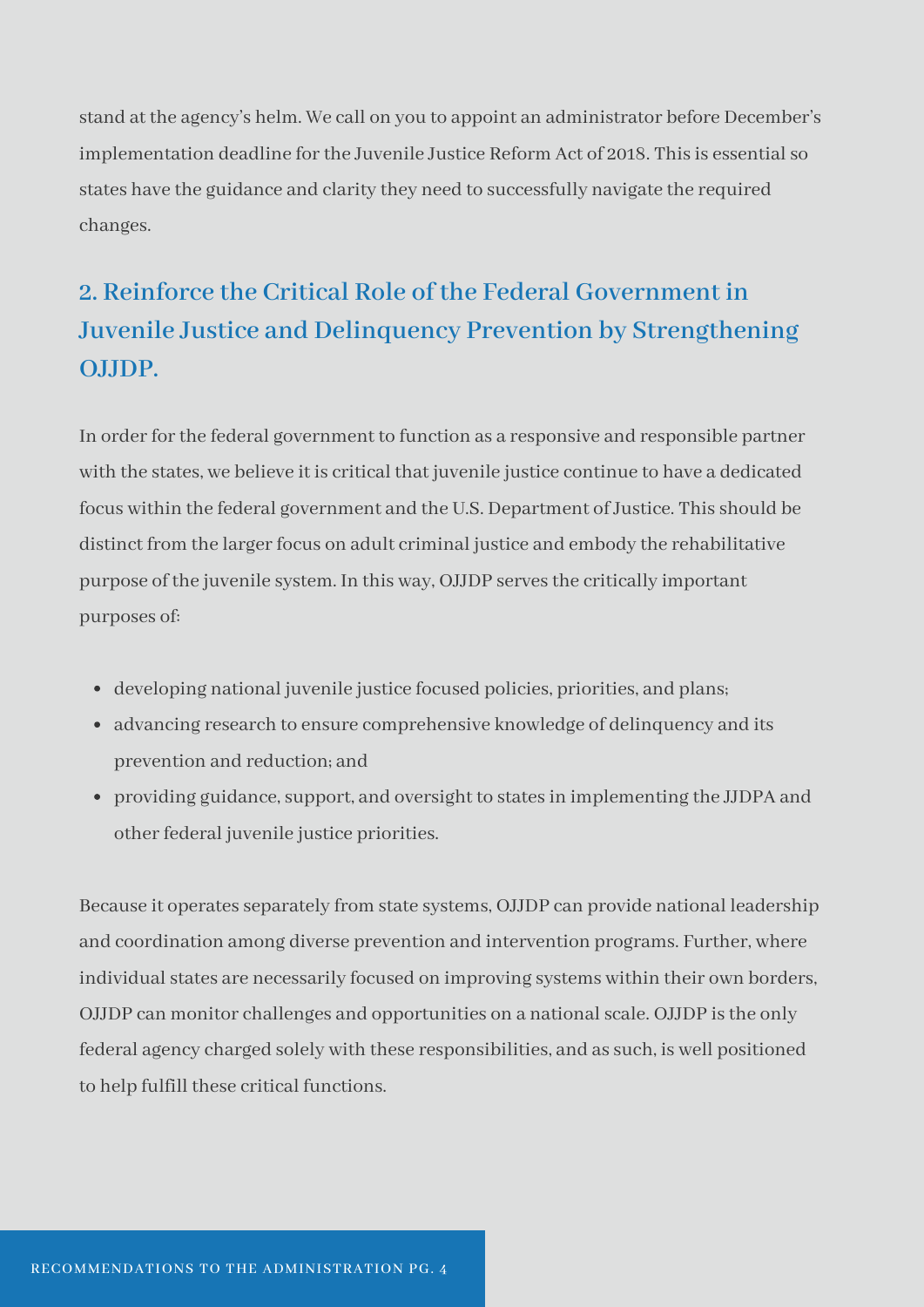OJJDP has served a vital function, providing valued guidance and information to states, tribes, territories, communities, and individuals across the country through research, targeted training, and technical assistance. OJJDP has several critical tasks before them, including:

- Research—particularly field‐initiated research—has been supported and encouraged by OJJDP and should be installed under OJJDP so that it can be youth-focused and informed by science related to young people, not lost in a broader criminal justice research agenda;
- The restoration of the importance of addressing racial and ethnic disparities (R/ED) in the juvenile justice system as a significant priority for working with the states participating in the JJDPA; and
- The fostering of a richer field of subject matter experts in juvenile justice and the leveraging of those experts to support the training and technical assistance functions at OJJDP.

These changes will have a multiplier effect at the state level and forecast even broader and more sustainable changes in the juvenile justice field as OJJDP is further strengthened.

### **3. Prioritize Implementation of the Juvenile Justice and Delinquency Prevention Act (JJDPA).**

With key implementation deadlines for the JJDPA's 2018 reauthorization drawing near, it is critical that states receive the support and guidance needed to implement the Act. More than 35 years after its enactment, the JJDPA remains one of the most successful standard‐ setting statutes at the federal level, and at its heart recognizes the value of citizen-driven efforts to prevent and stem delinquency. The success of the JJDPA has been supported in significant part by the national agenda‐setting, research, evaluation, oversight, and technical assistance functions of OJJDP. It remains the landmark federal statute—and single most influential piece of federal legislation—providing four substantive safeguards for youth who come into contact with the juvenile justice system: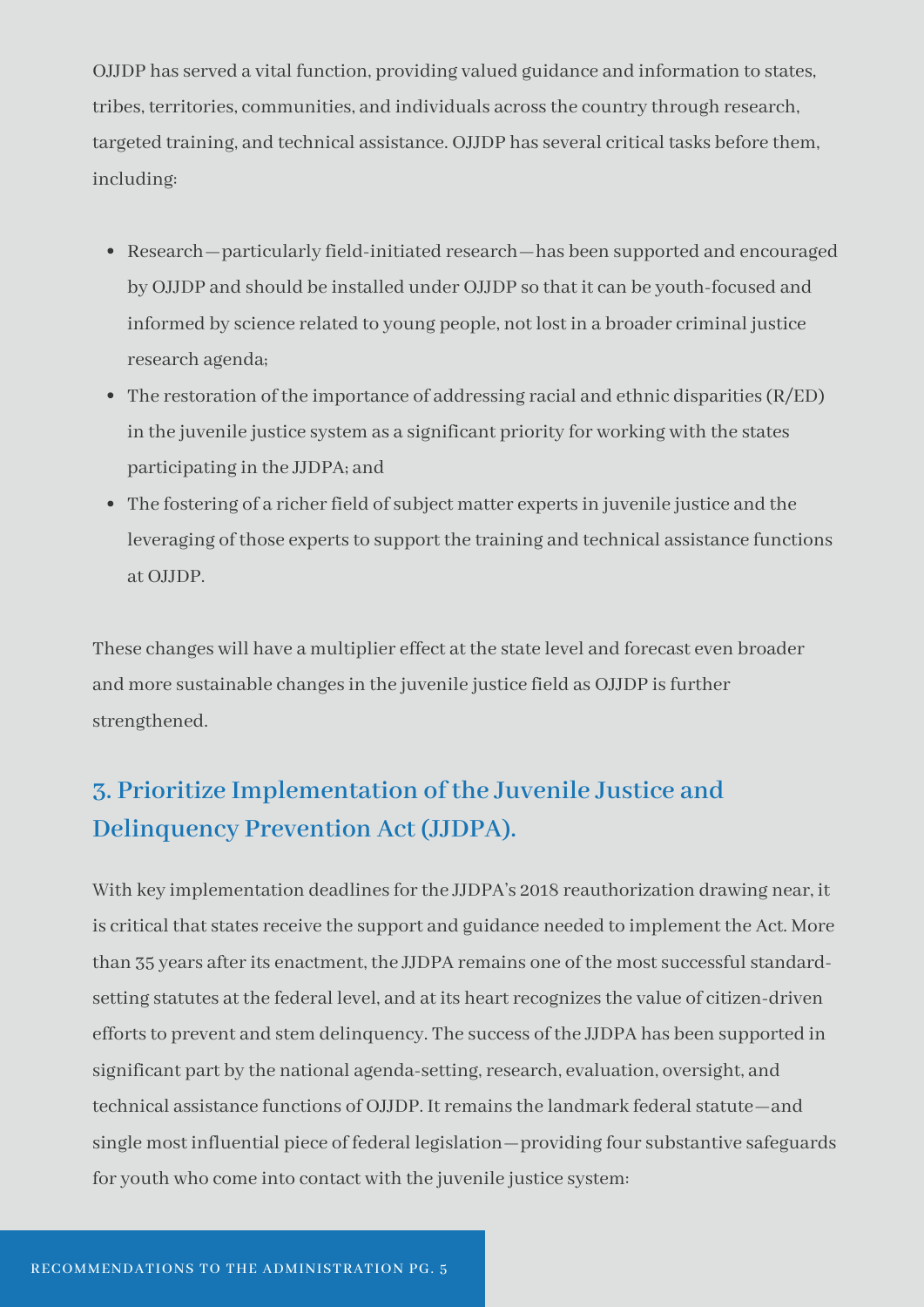- the deinstitutionalization of status offenders core protection provides that nondelinquent youth charged with offenses such as truancy and running away should not be confined in juvenile or adult incarceration facilities;
- the sight and sound separation core protection provides that juveniles who are legitimately held in adult jails or lock‐ups are sight and sound separated from adult inmates;
- the jail removal core protection provides that youth should not be placed in adult jails and lock‐ups, except under very limited circumstances; and
- the racial and ethnic disparities core protection mandates that states take measures intended to reduce and resolve racial and ethnic disparities at key contact points in the youth legal system.

Failure to support states in fully engaging in and implementing the JJDPA raises the specter that states may leave the Act, and our most vulnerable children may lose the critical protections it provides.

To start, OJJDP should revise and reissue a new policy manual that could be used by states to guide their applications for JJDPA Title II funding.

In addition to these core protections, the JJDPA funds support state and local initiatives to improve systems and responses to young people involved in the justice system or at risk of becoming involved. These efforts fall within one or more of 30 additional purpose areas emphasizing preventive, developmentally sound and equitable responses to youth at risk of court involvement. They also address the prevention of youth violence, gun violence, and victimization, including:

- "Gun Programs" to prevent and reduce unlawful acquisition and illegal use of firearms by juveniles;
- "School Programs," such as those designed to enhance school climate and safety which are perhaps more important than ever as our young people return to schools after 18 months at home, under the stress and trauma of a pandemic; and
- "Strategic Community Action Planning," to put in place continuums of services across multiple sectors for at‐risk youth and families, and to support prevention of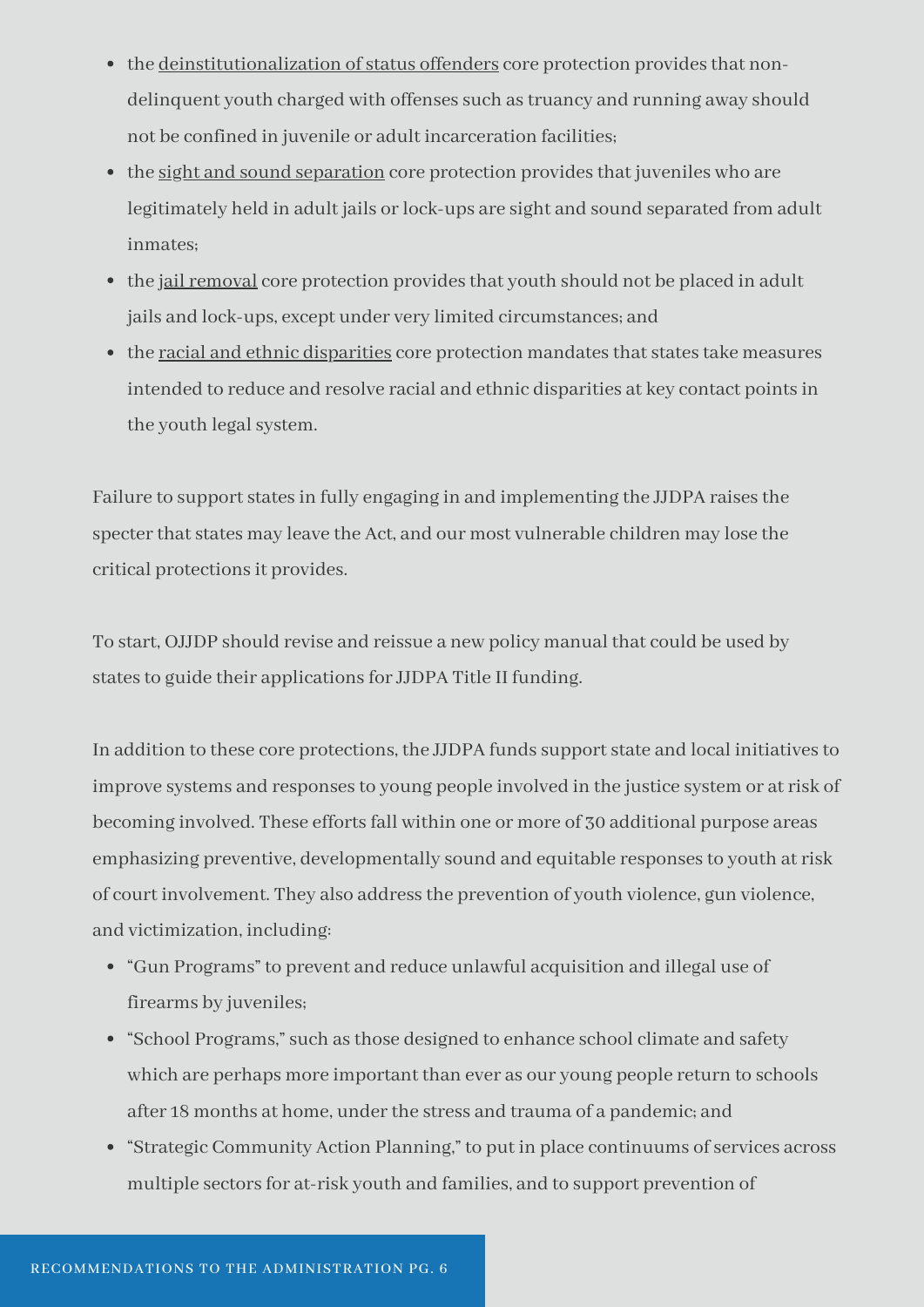The JJDPA sets the tone for the national approach taken to juvenile justice and delinquency prevention. It establishes a lead agency in the OJJDP and articulates the commitment to a federal-state partnership around juvenile justice. Driven by data around the JJDPA's core protections, partnerships between the state juvenile justice agencies and state courts requires ongoing planning and improvement efforts to identify and work toward shared goals and activities. Part of implementation and oversight must focus on carrying out the law and the spirit in which it was drafted. Clear guidance is needed to ensure successful implementation of the Act and to meet its core protections and administrative obligations.

CJJ endorsed H. 1809, legislation that passed in 2018 to reauthorize the JJDPA. The bill met many of the goals set forth in the [CJJ Platform](http://www.juvjustice.org/sites/default/files/resource-files/resource_146_0.pdf) for Reauthorization of the JJDPA which was approved by our member states. The Platform includes more extensive discussion of the reauthorization of the JJDPA, including 13 planks/positions addressing:

- federal supports and resources needed to fulfill the spirit and intent of the JJDPA;
- safeguards for youth, families and communities; and
- the central value of prevention.

## **4. Restore Robust Levels of Federal Investment in Delinquency Prevention and Juvenile Justice Reform.**

In addition to leadership and guidance, adequate resources must be provided to support state systems and the young people they serve. Research shows that prevention programs like those funded through the JJDPA work. For each dollar invested in community‐based youth development and prevention efforts, we save taxpayers up to \$8 in future costs, and dramatically reduce delinquency.[ii]

Community‐based treatment for youth has been shown to be far more effective and cost‐ efficient than incarceration. Research shows that system‐involved youth are at risk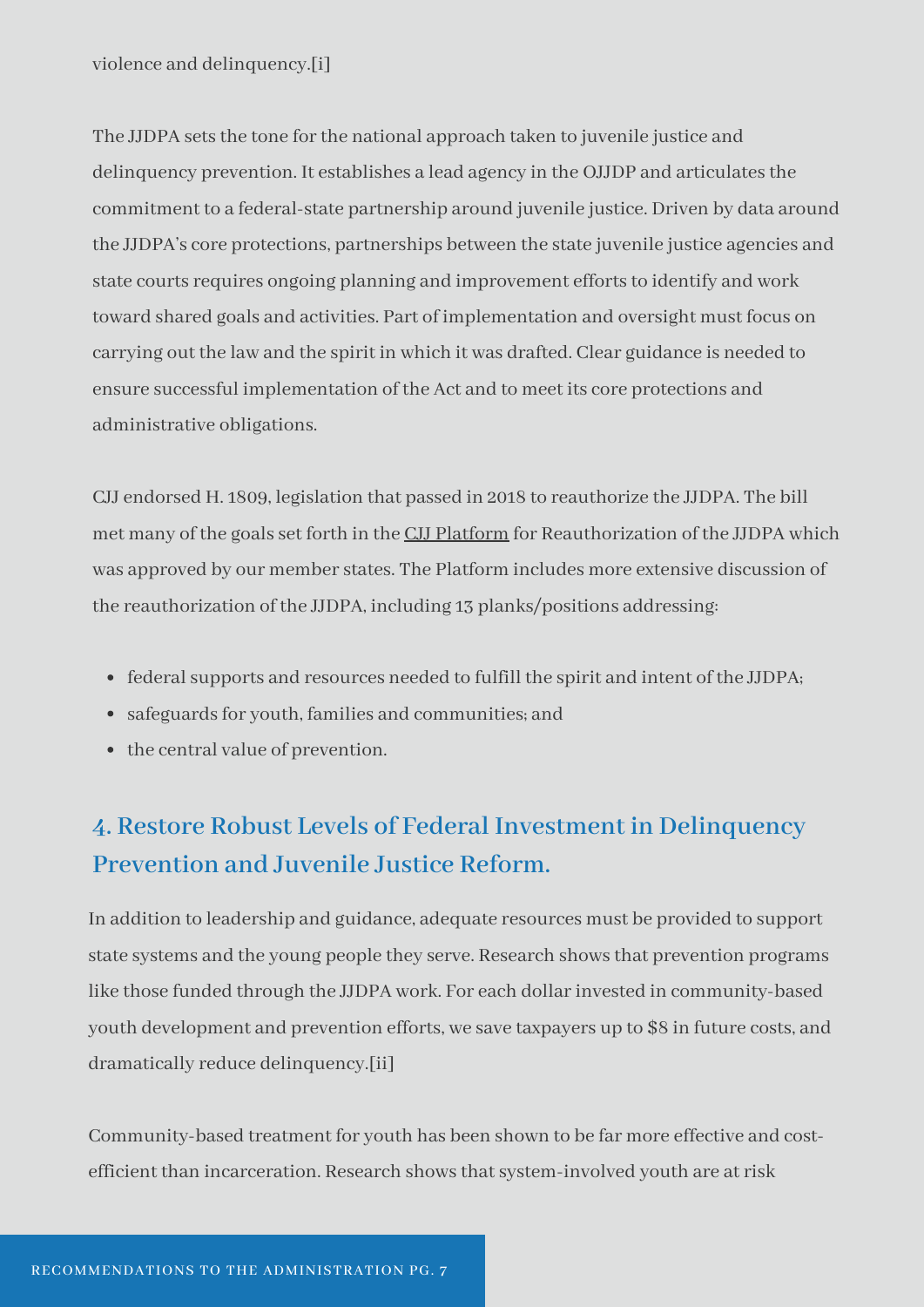of emotional and physical harm, unless systems invest in options and alternatives that keep youth separate from adult offenders and prevent/limit the use of locked confinement for less serious offenses.[iii] Such federal partnerships with the states are essential to providing states with the leverage they need to secure local dollars to achieve their individualized goals. However:

- The JJDPA Title II State Formula Grants Program, which supports states' efforts to comply with federal standards for the care of youth in the justice system, has been cut by approximately 25%.
- The JJDPA Title V Local Delinquency Prevention Grants Program, the only federal program designed to prevent delinquency at the local level in coordination with a statewide prevention plan, has been slashed by about 35%. Of the Title V funds appropriated in recent years, nearly all have been earmarked.
- The Juvenile Accountability Block Grant Program (JABG), which provides local judges, law enforcement officers, corrections officials, and providers with a range of options to address the needs and behaviors of court-involved youth, has been completely eliminated for the past four years.

Understanding that a constructive federal‐state partnership can produce positive outcomes for our nation's youth and our communities given clear and consistent investment and leadership, we are grateful for and supportive of the increases in funding in the Administration's FY'22 budget proposal:

- \$250 million for the JJDPA Title II Program to support a reauthorized JJDPA and ensure state compliance with accepted standards of care and advancement of juvenile justice reforms;
- \$100 million for the JJDPA Title V program, with funding available for local prevention programming through Youth PROMISE grants;
- \$100 million for alternatives to youth incarceration; and in addition to those programs included in the proposed budget, and additional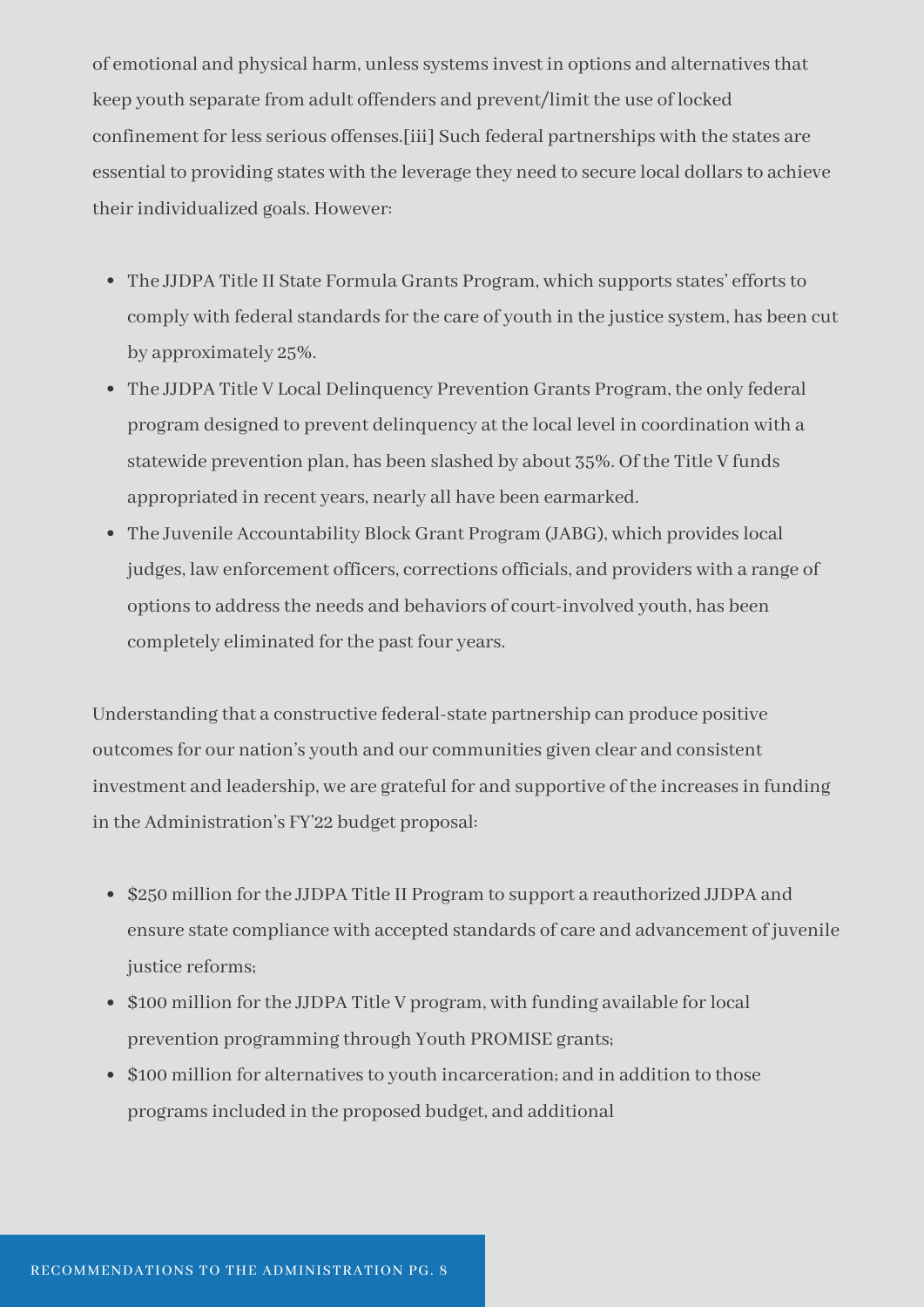\$30 million for Juvenile Accountability Block Grant to preserve and support a continuum of evidence‐informed graduated sanctions and service continuums, including cost‐efficient confinement alternatives, for youth involved with the courts.

# **5. Prevent the conflation of school discipline policy and juvenile justice system sanctions, also known as the "school‐to‐prison pipeline" and build on proven strategies to increase school engagement and success for all youth.**

In recent years, CJJ members nationwide have witnessed an unprecedented conflation of school discipline policy and sanctions traditionally reserved for the juvenile justice system. In fact, the connection between school discipline and the juvenile courts has become so close that it is coined, the "school‐to‐prison pipeline." The pervasive use of exclusionary discipline and zero‐tolerance policies has created this pipeline effect, funneling youth out of the school system and into the juvenile justice system. This pipeline leads to poor outcomes for schools, communities, and youth, ultimately denying education and support to those who typically need it the most.

While a growing focus has been placed on this issue in recent years, much more work remains to be done. For example, data from the U.S. Department of Education Office of Civil Rights ("OCR") indicates that exclusionary discipline and zero tolerance policies are disproportionately applied to youth of color, an outcome that is directly at odds with the JJDPA mandate to address racial and ethnic disparities within the juvenile justice system. Data further shows that these exclusionary practices and their disproportionate impacts can begin as early as pre-school. CJJ calls on Congress to provide federal leadership to ensure that disciplinary policies do not have a disparate impact on students of color, and that all young people have a chance to learn, grow, and be respected within their schools.

CJJ supports approaches designed to interrupt the school-to-prison pipeline that are evidence-based or promising practice; that balance the needs of fairness, community safety and youth well-being; that rely on partnerships between students, families,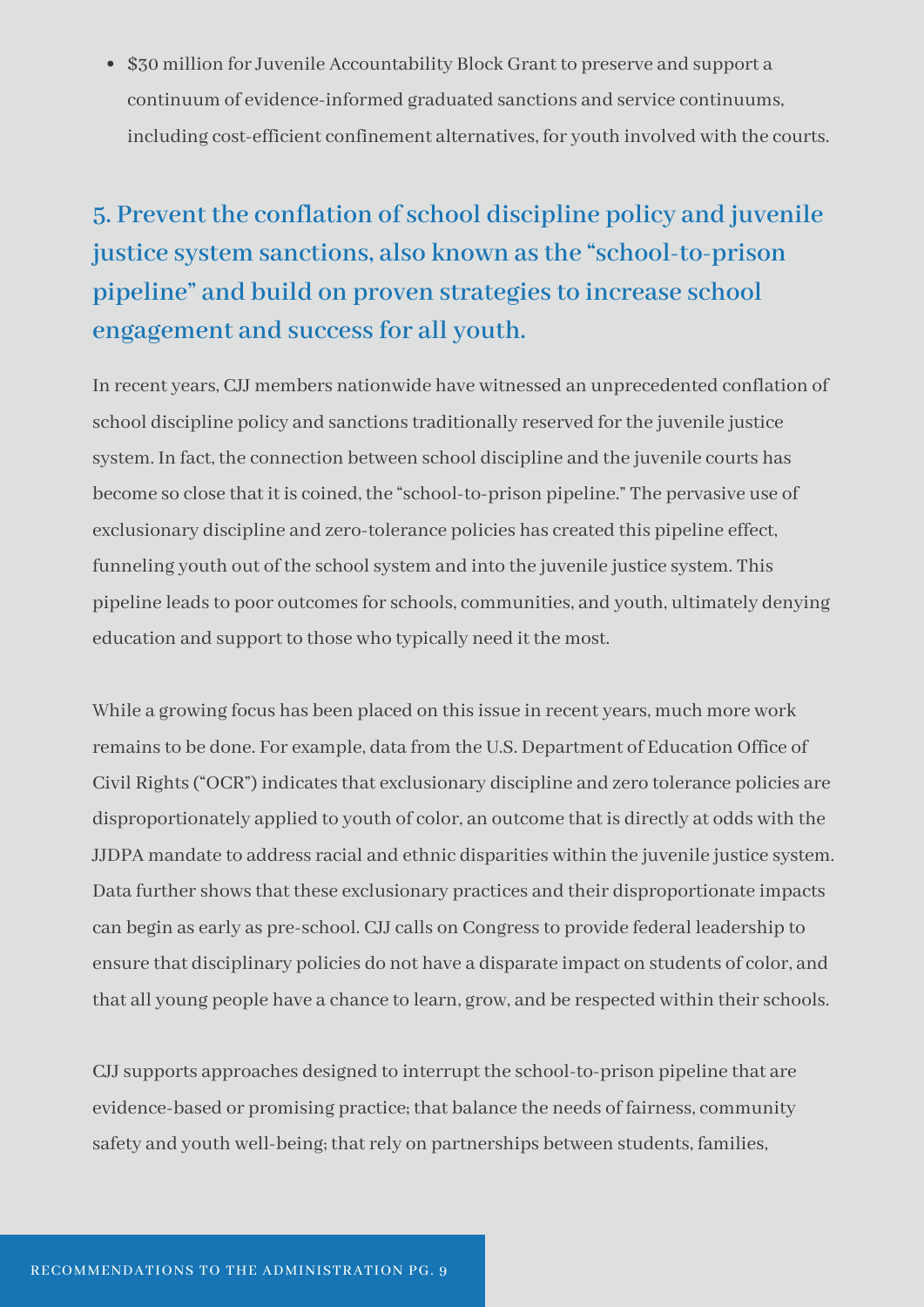schools and community, and that reduce racial, ethnic and other systemic disparities. We are including policy platforms that our Council of State Advisory Groups approved in 2021 which outline our position on these issues in more detail.

#### **Conclusion**

Our continuing success depends on the Administration and OJJDP advocating for full implementation of the JJDPA; making the case for federal investments in JJDPA and JABG to empower state action; and developing the federal‐state partnership for delinquency prevention to the greatest extent possible. CJJ stands ready to work closely with you and OJJDP to accomplish these goals.

The CJJ Executive Board and our broad nationwide membership wish to thank you for your consideration of our thoughts and recommendations, and we look forward to hearing from you soon. Please feel free to contact CJJ's Executive Director, Naomi Smoot Evans, at 410-971-6321 or at <u>evans@juvjustice.org</u>.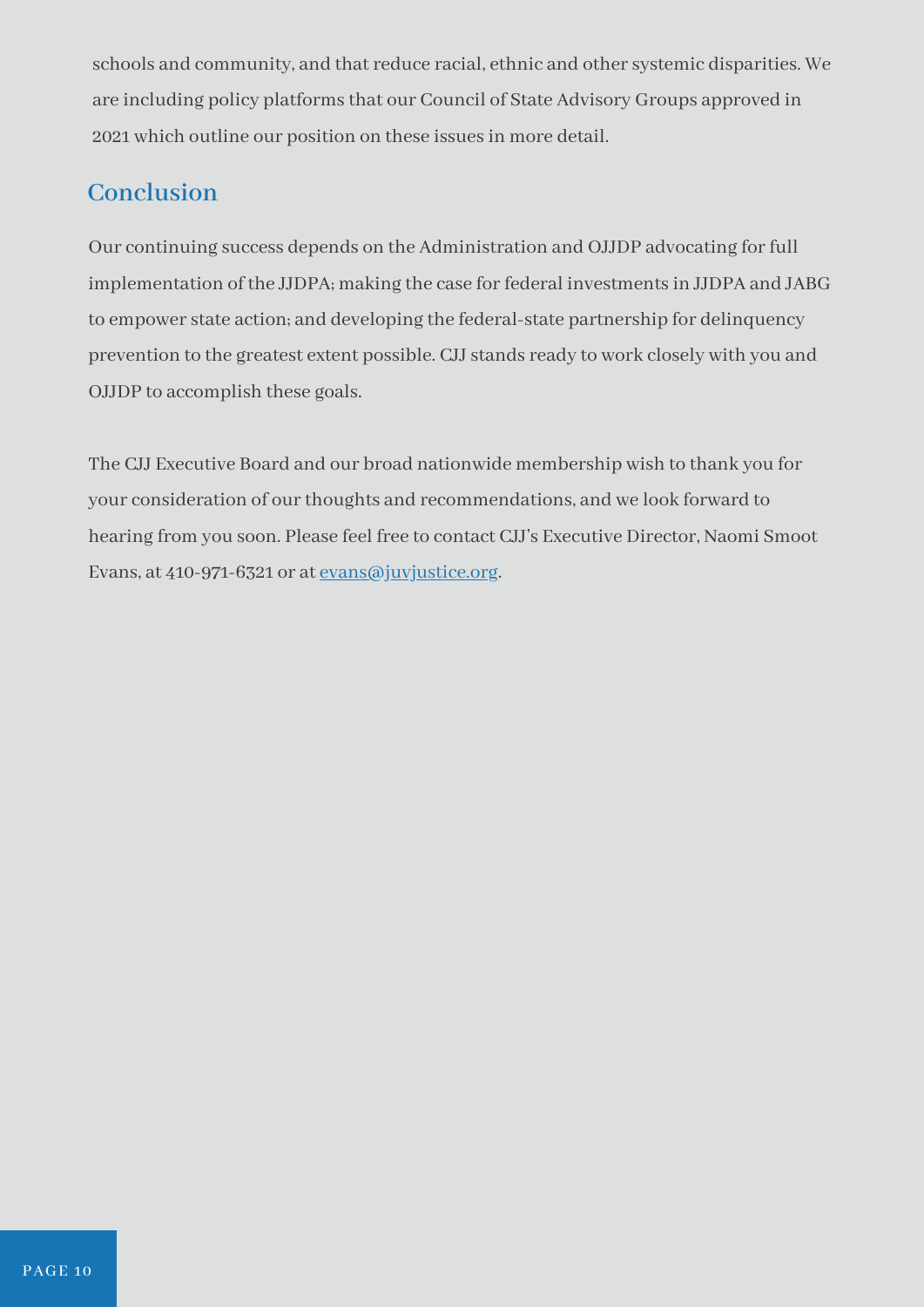### **Appendix**

[School to Prison Pipeline Policy Platform](https://www.juvjustice.org/resources/1329)

[Community Investment Policy Platform](https://www.juvjustice.org/resources/1331)

[Ending the Over Policing of Youth of Color Policy Platform](https://www.juvjustice.org/resources/1332)

[Participating States Policy Platform](https://www.juvjustice.org/resources/1333)